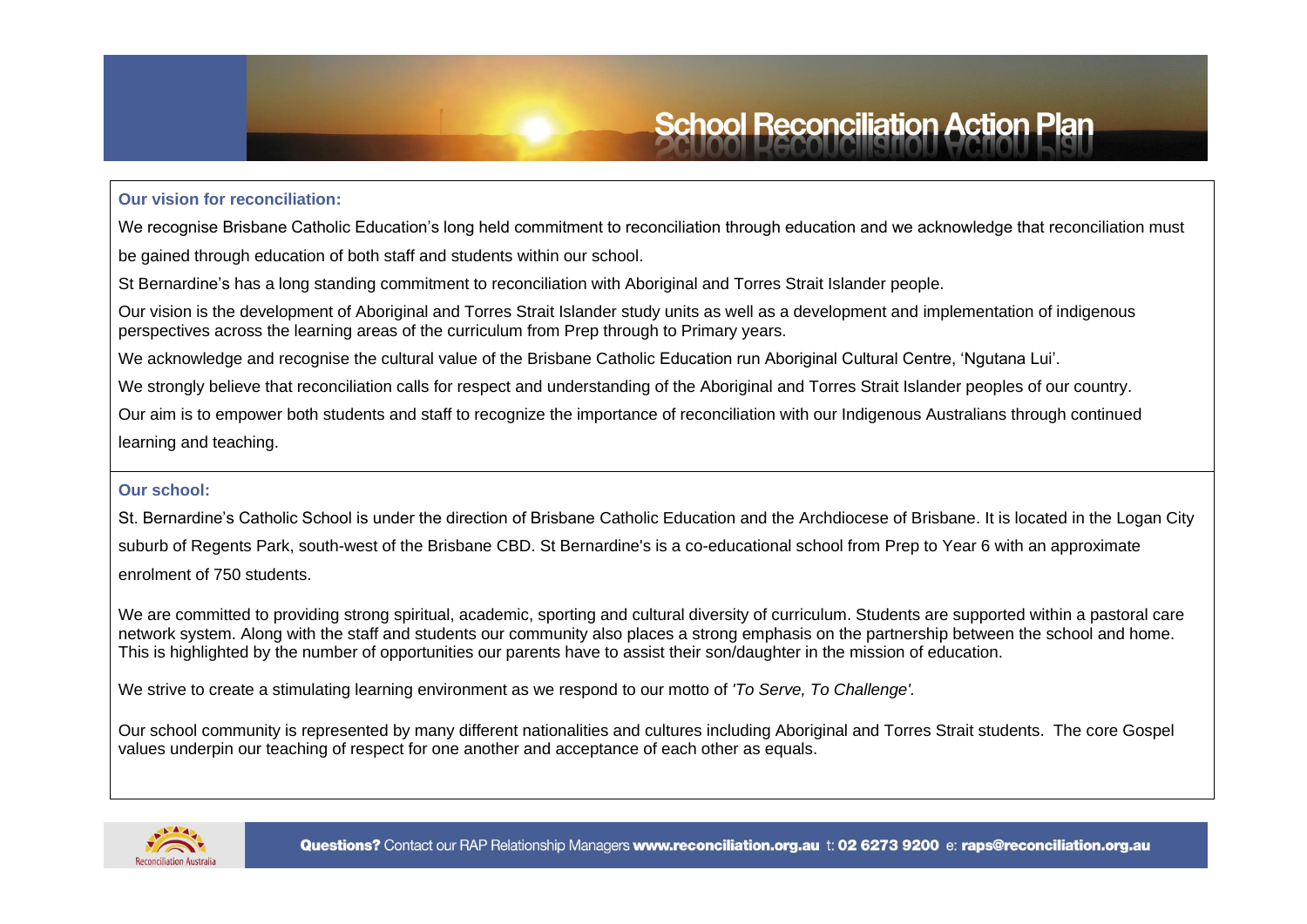## **Our RAP:**

Our School RAP was initiated by the Assistant Principal Religious Education. It was coordinated by a committee collaboratively with school administration, staff, students and the wider school and parish community.

## **1. Relationships:**

We believe that if we are going to grow together as a community, we need to work collaboratively with the Aboriginal and Torres Strait Islander people to create a society that is equitable and just. In doing so these personal relationships will leave a lasting imprint in the minds of our students and staff.

| <b>Action</b>                                                                                                                                                                                                          | <b>Responsibility</b>             | <b>Timeline</b> | <b>Measurable Target</b>                                                                                                                                                                                                                                                                                                                                                                                                                                                                                                                                                                                                                                                                             |
|------------------------------------------------------------------------------------------------------------------------------------------------------------------------------------------------------------------------|-----------------------------------|-----------------|------------------------------------------------------------------------------------------------------------------------------------------------------------------------------------------------------------------------------------------------------------------------------------------------------------------------------------------------------------------------------------------------------------------------------------------------------------------------------------------------------------------------------------------------------------------------------------------------------------------------------------------------------------------------------------------------------|
| Establish a committee to develop,<br>monitor, review and refresh the RAP.<br>This committee should include:<br>• The school assistant principal<br>(APRE)<br>• Teachers/staff from across stages<br>and/or departments | <b>APRE</b>                       | Term 1<br>2021  | RAP Committee established.<br>$\bullet$<br>Two RAP Committee meetings held each year.<br>$\bullet$<br>Minutes and 'action items' recorded for all meetings.<br>The RAP is reviewed and refreshed annually using Reconciliation Australia's<br>Tracking and Reporting tool.<br>Utilise BCE Molum Sabe resource to inform our future actions.                                                                                                                                                                                                                                                                                                                                                          |
| Build relationships with our school's<br>local Aboriginal and Torres Strait<br>Islander community.                                                                                                                     | APRE and<br><b>Teaching Staff</b> | Term 4<br>2021  | As a school, time will be allocated to explore the traditional owners of the<br>$\bullet$<br>land to understand their culture and the background of the people from this<br>area.<br>Year 4 studies include an in-depth study of traditional and contemporary<br>aboriginal life and as part of this study the children visit Ngutana-Lui to get<br>first-hand experience of this way of life.<br>Year 2 studies include<br>The A&TSI team from Brisbane Catholic Ed. will be involved on an ongoing<br>basis for research and support.<br><b>Optional targets:</b><br>Local Aboriginal and Torres Strait Islander community events published in<br>the school newsletter and on the school website. |

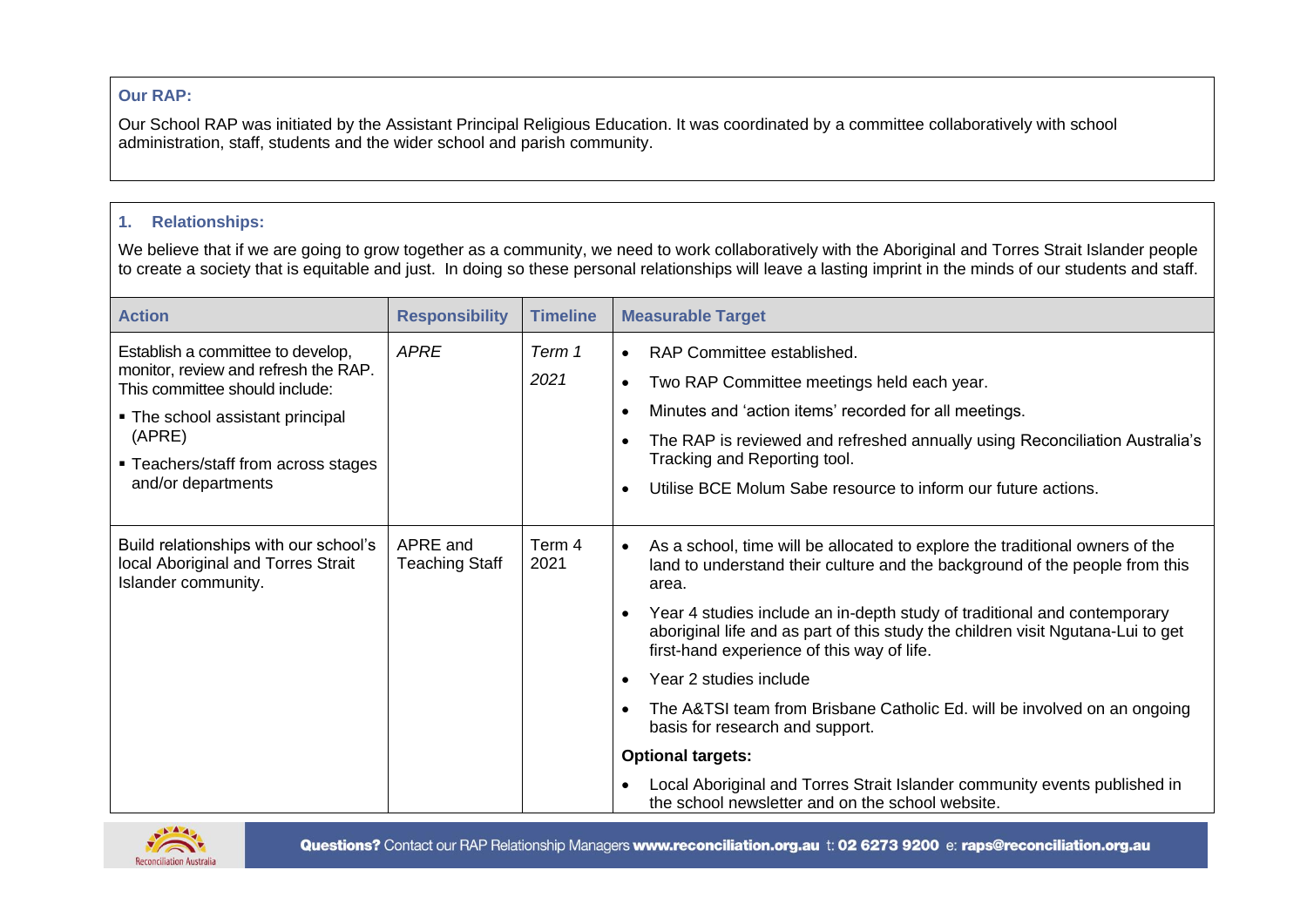|  | Close the Gap – share good news / success stories - create an area to<br>display |
|--|----------------------------------------------------------------------------------|
|  |                                                                                  |

### **2. Respect:**

St Bernardine's School has a responsibility to grow and nurture effective, responsive and respectful citizens of Australia. We recognise that respecting the experiences and perspectives of Aboriginal and Torres Strait Islander peoples and giving the children the opportunities to study their culture and traditions will enhance our responsiveness and inclusivity and strengthen community understanding.

| <b>Action</b>                                                                                                                                | <b>Responsibility</b>          | <b>Timeline</b> | <b>Measurable Target</b>                                                                                                                                                                                                                                                                                                                                                                                                                                                                                                                                                                                                                                                                                                                                                                                                                                                                                                                                                                                                                                                                                             |
|----------------------------------------------------------------------------------------------------------------------------------------------|--------------------------------|-----------------|----------------------------------------------------------------------------------------------------------------------------------------------------------------------------------------------------------------------------------------------------------------------------------------------------------------------------------------------------------------------------------------------------------------------------------------------------------------------------------------------------------------------------------------------------------------------------------------------------------------------------------------------------------------------------------------------------------------------------------------------------------------------------------------------------------------------------------------------------------------------------------------------------------------------------------------------------------------------------------------------------------------------------------------------------------------------------------------------------------------------|
| Publicly display our school's respect<br>for, and knowledge of, Aboriginal<br>and Torres Strait Islander Peoples,<br>cultures and histories. | Admin, Staff<br><b>Members</b> | Term 4<br>2021  | Aboriginal and Torres Strait Islander flags flown or hung all year round.<br>$\bullet$<br>Acknowledgement of Country takes place at all school assemblies and<br>specifies the tribal name.<br>Traditional Owners/ Elders perform Welcomes to Country at significant<br>$\bullet$<br>school events, e.g. the opening of a new building.<br>NAIDOC and National Reconciliation Weeks celebrated.<br>National Sorry Day is acknowledged each year (Series 1 of My Place<br>features Kevin Rudd's address on the first National Sorry Day).<br>Naming of grounds after significant Aboriginal and Torres Strait Islander<br>community members.<br>The painting of a mural along the fence on Jimbelung Oval depicting the<br>indigenous culture - painted by indigenous artist.<br>Sacred garden space symbolic of the Gugingin and Jagera people.<br>$\bullet$<br>Employing Aboriginal performers to educate staff and students about<br>Australia's cultural background.<br><b>Optional targets:</b><br>Investigate the possibility of painting a mural along the highway fences<br>depicting the indigenous culture. |



Questions? Contact our RAP Relationship Managers www.reconciliation.org.au t: 02 6273 9200 e: raps@reconciliation.org.au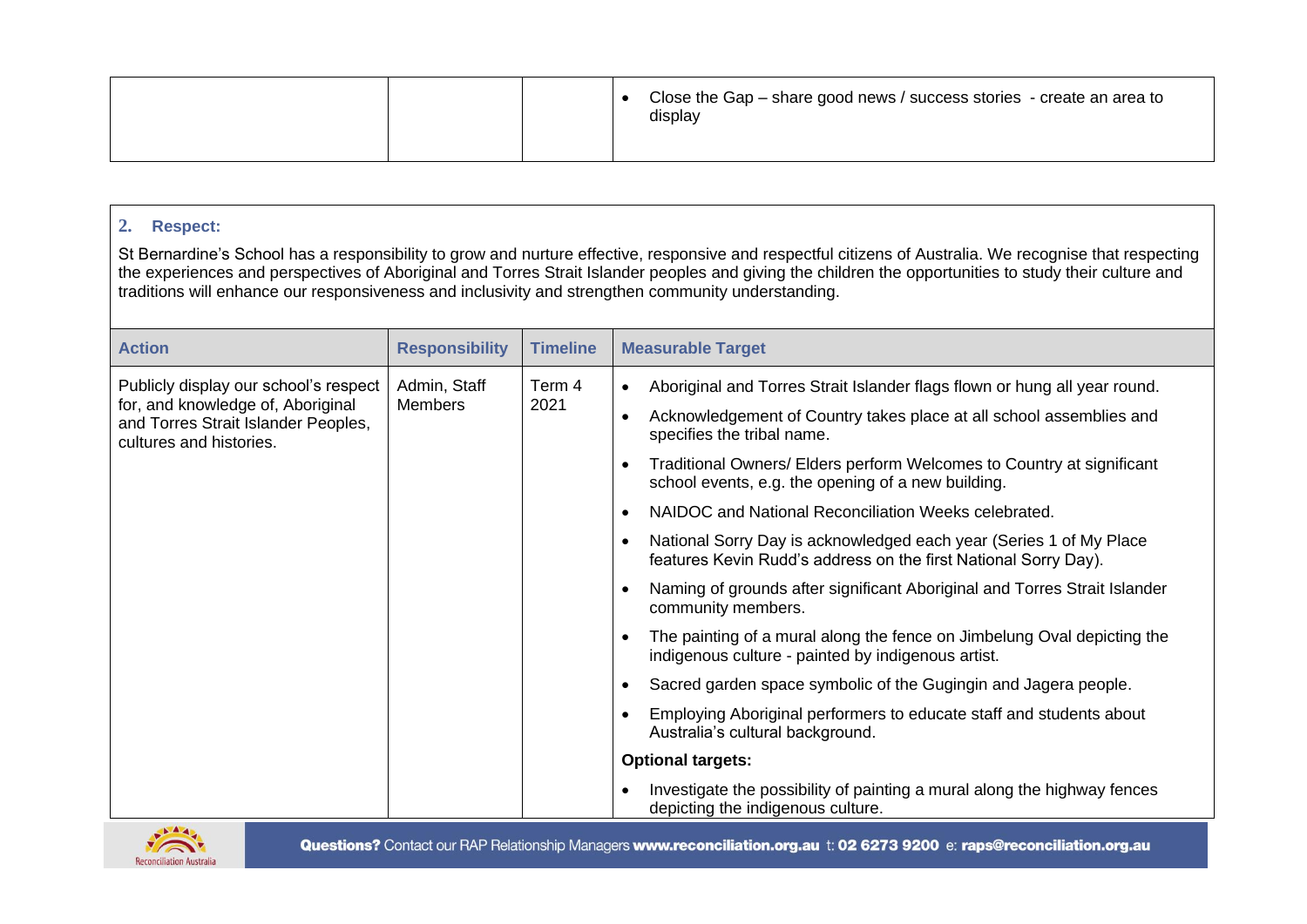|                                                                                     |      |                | Traditional owners acknowledged on the school website and publications,<br>such as newsletters/bulletins - Close the Gap<br>Display Indigenous art in school foyers etc.<br>Paint rear wall of Hall with Indigenous mural – to be painted by indigenous<br>artist if possible.<br>Meditative Garden with Indigenous Flora - Plaques depicting names of plants<br>and usage in real life.<br>Each Classroom to have Aboriginal and Torres Strait Islander Flags |
|-------------------------------------------------------------------------------------|------|----------------|----------------------------------------------------------------------------------------------------------------------------------------------------------------------------------------------------------------------------------------------------------------------------------------------------------------------------------------------------------------------------------------------------------------------------------------------------------------|
|                                                                                     |      |                |                                                                                                                                                                                                                                                                                                                                                                                                                                                                |
| Ensure all staff at our school are<br>culturally educated, aware and<br>respectful. | APRE | Term 4<br>2021 | Each staff member receives an Acknowledgement card to be used in staff<br>meetings, assemblies, class prayer etc.                                                                                                                                                                                                                                                                                                                                              |
|                                                                                     |      |                | Artwork symbolic of Brisbane Catholic Education's vision and mission for<br>Reconciliation for each class.                                                                                                                                                                                                                                                                                                                                                     |
|                                                                                     |      |                | BCE Indigenous Consultants to provide PD for teachers.                                                                                                                                                                                                                                                                                                                                                                                                         |

| Include Aboriginal and Torres Strait<br><b>Staff Members</b><br>Islander Peoples perspectives in a<br>range of curriculum areas. | Term 4<br>2021 |  | Aboriginal and Torres Strait Islander Peoples perspectives/content included<br>in the teaching of a range of curriculum areas across every grade.<br>Aboriginal and Torres Strait Islander Peoples resources section, including<br>books by Aboriginal and Torres Strait Islander authors and DVDs on<br>Aboriginal and Torres Strait Islander issues, established in the school library. |
|----------------------------------------------------------------------------------------------------------------------------------|----------------|--|-------------------------------------------------------------------------------------------------------------------------------------------------------------------------------------------------------------------------------------------------------------------------------------------------------------------------------------------------------------------------------------------|
|----------------------------------------------------------------------------------------------------------------------------------|----------------|--|-------------------------------------------------------------------------------------------------------------------------------------------------------------------------------------------------------------------------------------------------------------------------------------------------------------------------------------------------------------------------------------------|

## **3. Opportunities:**

St Bernardine's School will provide practical measures to address the disadvantages experienced by Indigenous Australian people. We will

- Provide opportunities to help both Indigenous and Non-indigenous students to reach their full potential.
- Promote awareness of Indigenous people, culture and history across the school.

We hope our experiences will light the way for others and help contribute for a positive future for Indigenous Australians*.* Reconciliation is an important process in the wider community. Harmonious and civilized societies have reconciled the past wrongs and have embraced the best of both cultures into a united society – a progressive society, a compassionate society, a productive society.